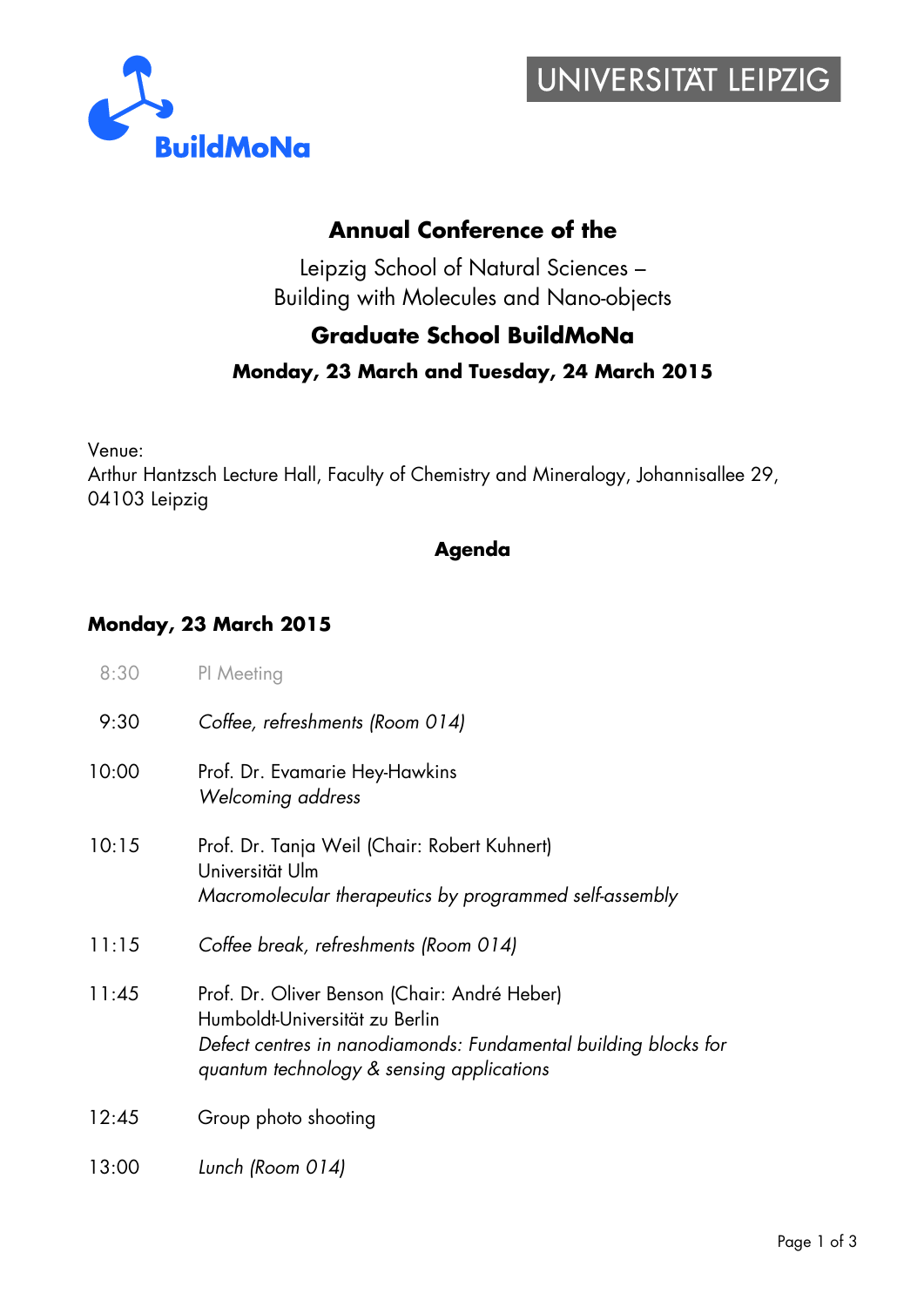## UNIVERSITAT LEIPZIG



| 14:30 | Prof. Dr. Regina Palkovits (Chair: Ulrike Junghans)<br><b>RWTH Aachen</b><br>From lignocellulose to novel monomers                  |
|-------|-------------------------------------------------------------------------------------------------------------------------------------|
| 15:30 | Coffee break, refreshments (Room 014)                                                                                               |
| 16:00 | Prof. Dr. Muriel Hissler (Chair: Anup Kumar Adhikari)<br>Université de Rennes 1<br>Molecular materials for (opto)electronic devices |
| 17:00 | Award ceremony                                                                                                                      |
| 17:30 | Poster session (for even poster numbers)                                                                                            |
| 18:30 | Poster session (for odd poster numbers)                                                                                             |
| 19:30 | Dinner buffet (and continuation of poster sessions)                                                                                 |
|       |                                                                                                                                     |

#### **Tuesday, 24 March 2015**

| 9:00  | Session I (Chair: Paul Cosmin Boar)<br>1. Annemarie Finzel<br>Epitaxial GaN films deposited on ion-beam structured Si(111) with<br>SiN <sub>x</sub> intermediate layer<br>2. Peter Schlupp<br>Room-temperature fabricated amorphous oxide heterodiodes on glass<br>and flexible substrates<br>3. Daniel Thomas Splith<br>Schottky contacts and pn-heterojunctions on heteroepitaxial $In_2O_3$ thin<br>films grown by pulsed laser deposition<br>4. Toni Grell<br>Novel donor-acceptor complexes with phosphines and amines<br>5. Martin Glaser<br>Higher ordered assembly of rigid biopolymers induced by depletion forces<br>6. Reinhard Hoy<br>Tridentate phospholane ligands - Suitable building block for nano-<br>containers? |
|-------|-------------------------------------------------------------------------------------------------------------------------------------------------------------------------------------------------------------------------------------------------------------------------------------------------------------------------------------------------------------------------------------------------------------------------------------------------------------------------------------------------------------------------------------------------------------------------------------------------------------------------------------------------------------------------------------------------------------------------------------|
| 10:30 | Coffee break, refreshments (Room 014)                                                                                                                                                                                                                                                                                                                                                                                                                                                                                                                                                                                                                                                                                               |